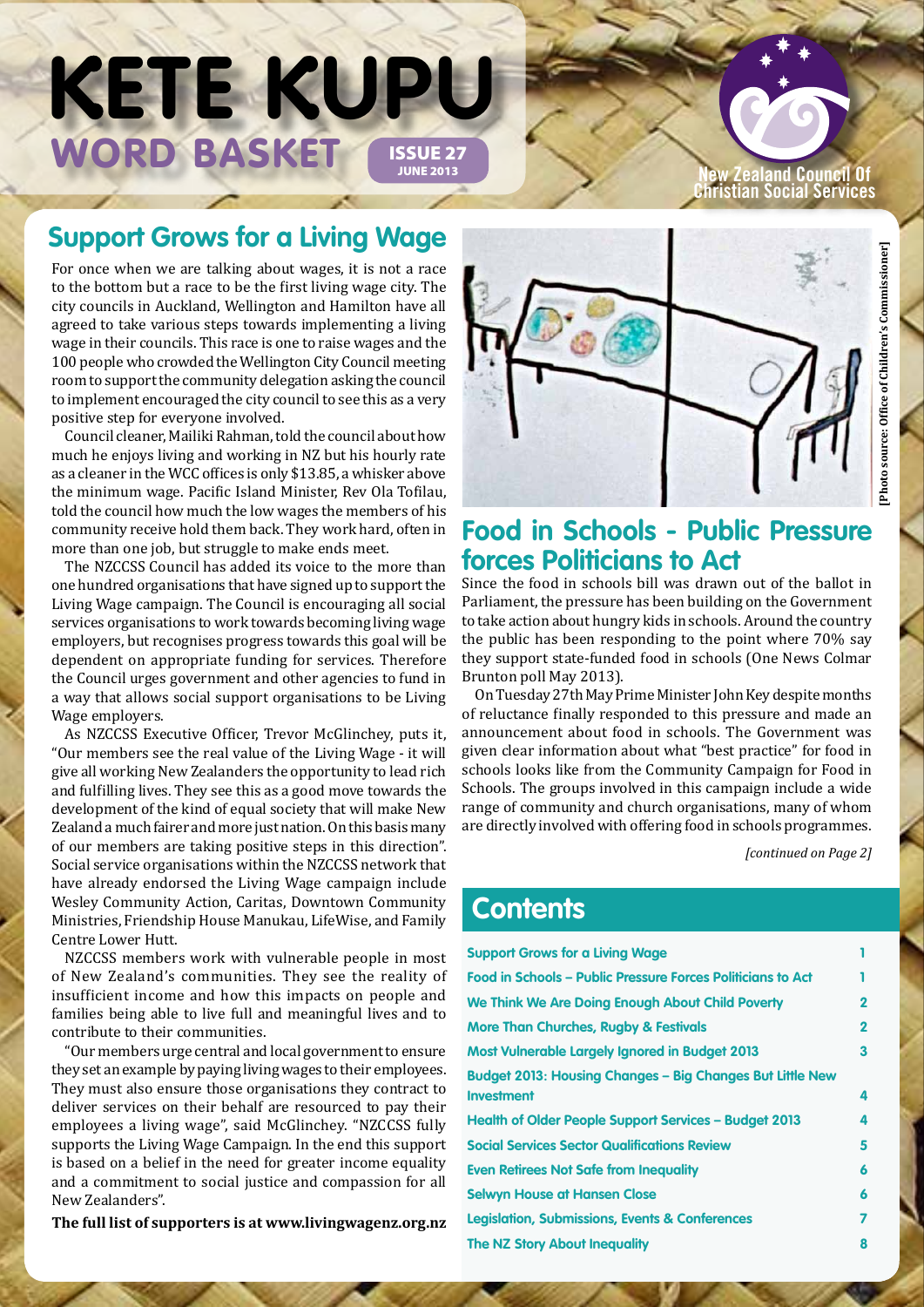#### *[continued from Page 1]*

They know the realities and challenges of trying to help kids who are missing out on meals because of poverty. They say any programme needs to:

- Provide nutritious food in a non-stigmatising way, five days a week to all of the children in decile 1-4 schools (as a starting point)
- Provided in an environment that supports wider wellbeing for children
- Schools may need to have a range of options available to them so that food programmes fit with their own culture and community
- For some children, breakfast alone would be inadequate, many also require lunch.

## **What we got was a bigger 'kick' for KickStart**

The government's vision for community involvement involves providing the community "bowls and spoons" while Fonterra and Sanitarium look after milk and Weetbix. What

has been announced is to extend the KickStart Breakfast programme https://kickstartbreakfast.co.nz/ by putting in \$2million a year for the next five years. This will be matched by the two corporate sponsors Fonterra and Sanitarium, so that the programme can be offered in all Decile 1-4 schools five days a week.

The response for the community groups is that this is a good first step but more must be done to reduce child poverty. As the Salvation Army's Major Campbell Roberts said: "While food in school's programmes are critical in alleviating some of the symptoms of child poverty, as well as giving these children a fairer chance of achieving at school, it is also crucial to address the underlying reasons their families are impoverished."

#### **Address the causes – growing inequality**

Food in schools programmes belong to the "poverty alleviation" class of government action. In addition there must be other rapid and effective government policy responses to help the families that are living in poverty.

## **We Think We Are Doing Enough About Child Poverty: The Government's Response to Experts Group**

The Children's Commissioner's Experts Group on Child Poverty has given the government a very good set of recommendations for steps than can be taken to reduce child poverty, including an income support payment for families with dependent children.

However, the Government's formal response to the Children's Commissioner's Expert Advisory Group Report on Solutions to Child Poverty was slipped in as a postscript to the food in schools announcement (see www.beehive.govt. nz/portfolio/Social-Development). It can be summarised as saying that the Government believes it is doing enough and does not intend to any more than those things that have already been announced in the Budget and food in

schools announcement. The only new announcement was \$1.5million grant over three years to KidsCan to provide raincoats and shoes to needy kids.

This announcement makes it even clearer that social services and other community organisations can expect no relief from the growing need for their services. The lesson from the food in schools debate is that it is only after immense pressure that politicians respond.

Churches, communities and the wider public need to increase the pressure on all politicians and policy makers to do more – it is simply not acceptable to continue to leave 270,000 children behind to struggle with the health and social consequences of poverty.



## **More than Churches, Rugby & Fesitvals: A Report on the State of Pasifika People in New Zealand**

Pacific people have suffered more in the recession than other New Zealanders. Their average incomes have barely risen while other average incomes have, and their unemployment rate is consistently two three time higher than the general population. This Salvation Army report tells their story and as co-author Ronji Tanielu points out the prospects for Pacific People in NZ are both exciting and daunting at the same time.

Despite all the challenges of poverty and inequality in access to health and education, rates of Pacific participation in tertiary education are at similar levels with non-Pacific students. The report sets out some of the facts to inform the debate around how Pacific people in New Zealand ensure a safe and prosperous future for themselves and other all Kiwis.

**The report is online at www.salvationarmy.org.nz**

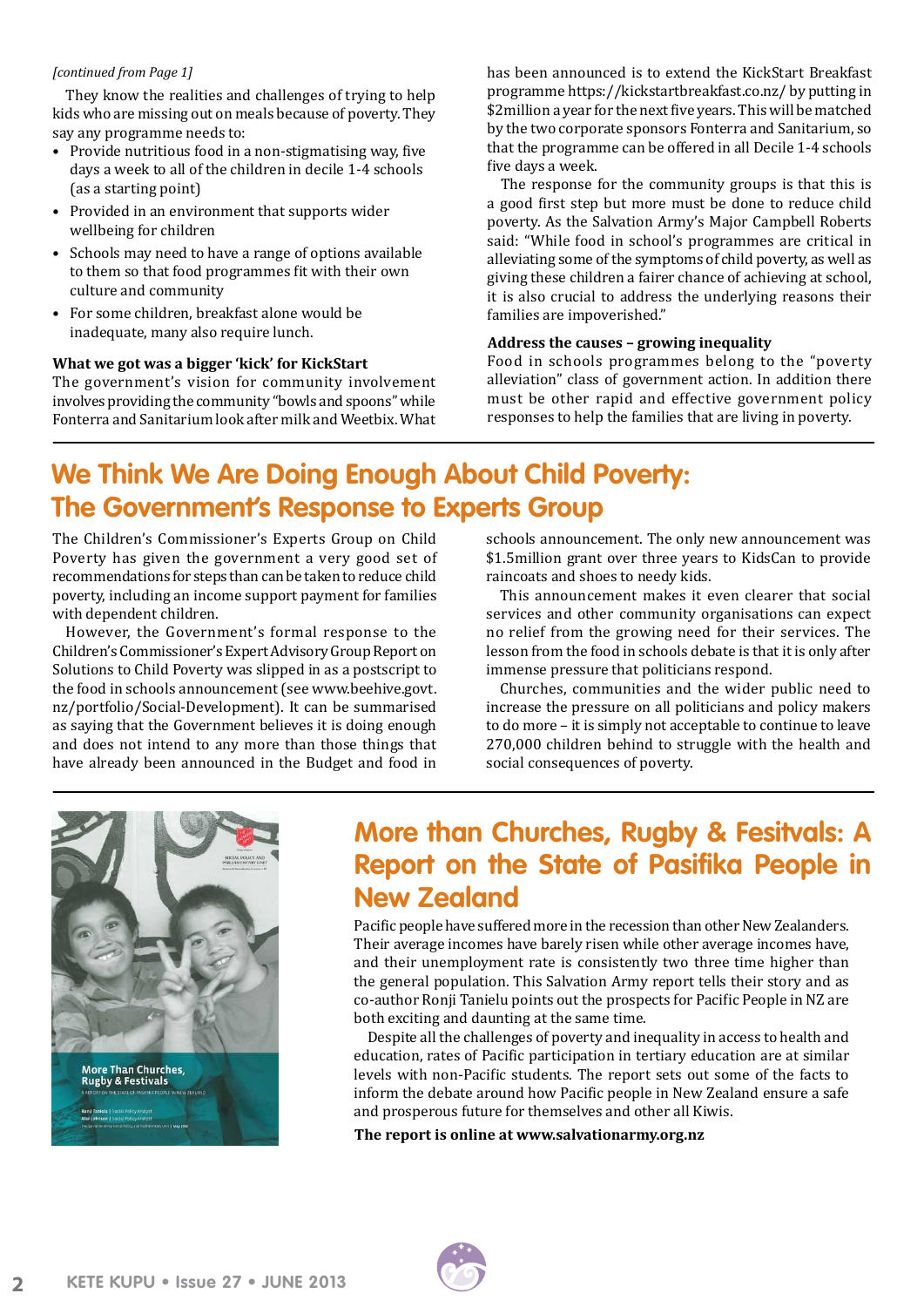# **BUDGET**

# **Most Vulnerable Largely Ignored in Budget 2013**

Budget 2013 will do little to improve the lives of the most vulnerable in this country. Social service agencies throughout the country are facing record demand for their support services. They deal every day with people who have been left behind and are struggling to cope as economic and social inequality that continues to divide and weaken our social fabric. In the lead-up to Budget 2013 the Government dropped hints that it would be taking action to respond to poverty. What was actually announced will not be enough to reduce demand for frontline services that NZCCSS members and other social services provide

The actual announcements are a collection of comparatively small bits and pieces, which even when counted together, will have little impact in overcoming the huge hardship people are facing now. The fundamental dynamics of high inequality and unacceptable poverty will not change

## **Child Poverty Unlikely To Change**

The Government's White Paper for Vulnerable Children and the Children's Action Plan have as a policy principle – "children at the centre of what we do". The continued investment in a Children's Action Plan is a good initiative focused however on a very narrow number of vulnerable children. The Budget lacks any direct focus on a large scale approach to addressing the problem of child poverty, even after the huge amount of effort that has gone into raising the profile and the political and public understanding of this issue. The lack of action on child poverty suggests that Government is not following its own advice. Until we ensure all of our children grow up in an environment which is not blighted by poverty we are very unlikely to have a future where our economic, social and cultural wellbeings are enhanced.

Two significant elements in the response to child poverty, food in schools and the Government's response to the Children's Commissioner's Expert Advisory Group report on Solutions to Child Poverty were not released on Budget night and only announced as Kete Kupu is going to press (see articles on page2). These announcements have only confirmed our initial analysis of too little to make any substantive difference to the underlying poverty and inequality dynamics.

Getting into paid employment remains the only path out of poverty that this government is interested in, yet the prospects for growth in employment over the next three years are modest to say the least. Unemployment is not expected to drop significantly until at least 2015. Two years is a long time to spend living in poverty hoping for the promised jobs to appear.

The continuation of the home insulation scheme Warm Up NZ, the rheumatic fever prevention programme, before school health checks, increasing access to early childhood education in low income communities and extra funding for budgeting services are all existing schemes that are receiving some small investment. The new scheme to offer people on benefits a "repayable grant" (i.e. a loan!) to buy new whiteware, while a nice idea, it is also a very small response to the multiple needs of people in poverty.

Genuine good news was the commitment to investigate and pilot in partnership with NGOs and financial institutions **low and no interest loan schemes** for people on low incomes. In the March Kete Kupu we reported on the Nga Tangata Microfinance scheme that NZCCSS has been involved with piloting over the past couple of years in South Auckland. Further support to expand such schemes will be a very constructive and effective way to help people on low incomes avoid the debt trap of expensive credit and loan sharks.

The calls by NZCCSS and many others involved in housing to introduce a **Housing Warrant of Fitness** have also finally received some attention with the Government planning to trial a Warrant of Fitness programme for rental housing. Once again, the good news tempered by the fact that it will only be trialled in Housing NZ houses. While there are many sub-standard HNZ houses, most people who are renting are doing this in private sector tenancies and boarding houses, where the housing is often very sub-standard and the law offers little protection or support. This announcement does not offer people forced to accept such conditions any immediate hope of improvement.

## **Social Services and Welfare Upheaval**

Social welfare reform and social services restructuring continues at pace and while the Budget contained few new announcements, the reality for social service agencies is there is huge change happening in how social services are funded and contracted and the entire welfare benefit system is being changed at the same time. This amounts to a triple burden - on top of the high and increasing levels of need of their clients and communities, the social services funding and accountability frameworks are being drastically changed through the **Investing in Services for Outcomes (ISO)** process and the **Welfare Reform** process is changing benefit categories and how they are administered. The "investment approach" that is driving this change does offer some potential for benefit, with the intention that more Work & Income staff are available to provide intensive support and additional funding to external providers to provide management and wrap-around support for beneficiaries. The large and significant restructuring process contains itself significant risks and NZCCSS is actively seeking to ensure the government minimises those risks in the hope that there will be genuine improvements for beneficiaries and social services clients.

Some element of the investment approach is also to be seen in the moves to **reduce re-offending** with additional funding for 2,400 more restorative justice conferences and \$10 million in funding for support for people leaving prison with the aim of reducing re-offending.

The announcement of **Support for Family Carers** to allow payment to family members caring for adult disabled relatives was greeted with some disappointment from those involved, as it applies to around only 1,600 people and the

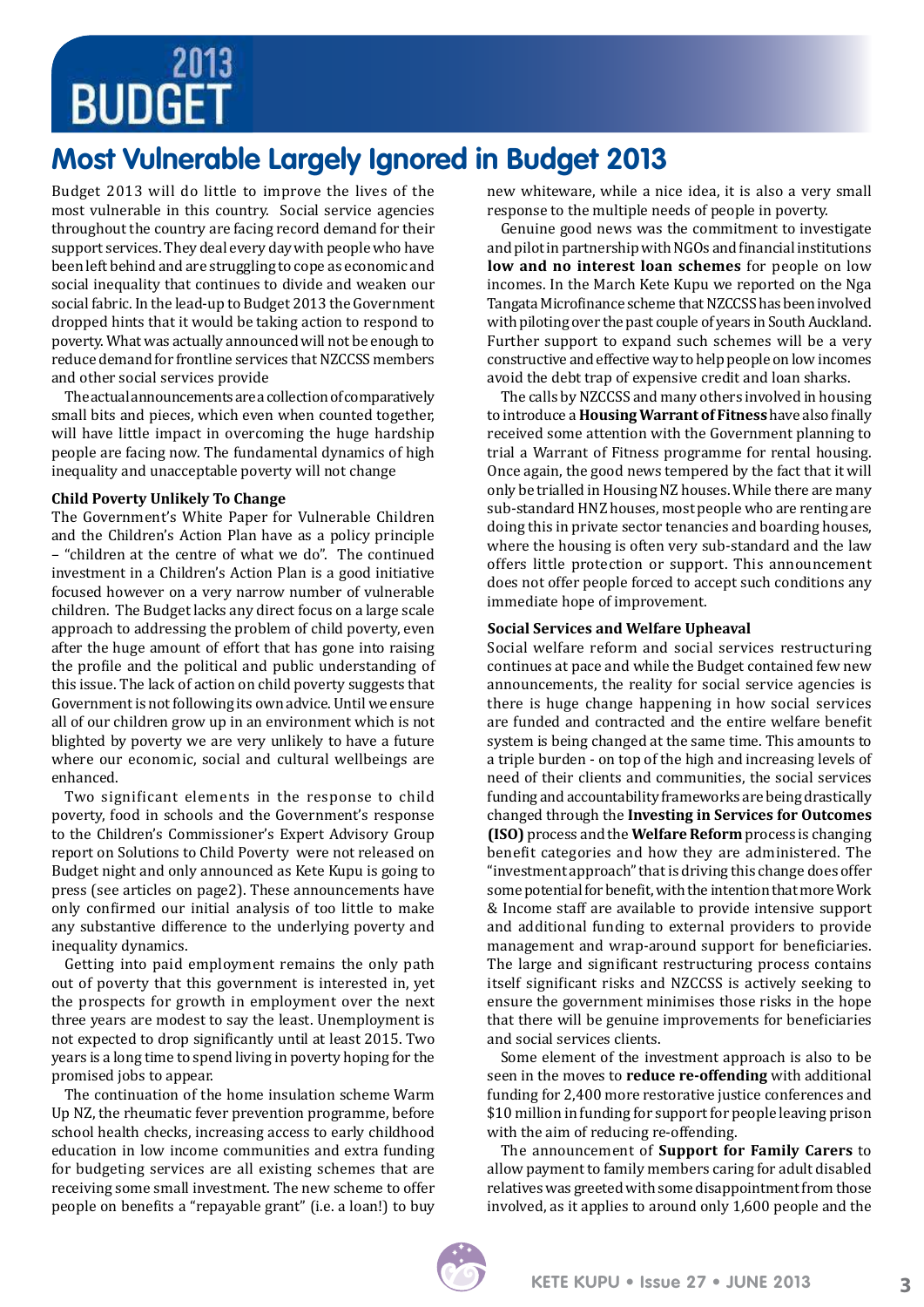

payments will be based on the minimum wage. Carers NZ commented that rather than a thoughtful first step towards recognising the work of family carers, it is an attempt to shut down any further claims or entitlements.

## **Housing Changes – Big Changes but Little New Investment**

The housing announcements are significant action from the Government, most likely a belated response to the major policy announcements around housing by the Green Party and Labour Party. Yet on analysis they do not offer the prospect of any significant increase in affordable rental housing for people on low incomes.

Minister Nick Smith's **housing accords** project is being rammed through Parliament with a severely truncated Select Committee process (submissions closed on 30th May). The intention is to use the housing accord process that it has announced for Auckland in other regions. The provision for the Government to simply override local councils that oppose moves to speed up or eliminate council regulatory processes around housing development are a cause for concern. There seems little justification in prioritising this specific policy which would seem unlikely on its own to reduce the housing affordability problem significantly.

In terms of additional investment in actually building more houses, the Budget announcements brings very little. **The Social Housing Unit** fund remains very small in comparison to the extent of need and willingness of the community housing sector to invest. **Housing NZ** is busy trying to "reconfigure" its housing to better match tenant needs to houses it owns and battles with the problem of empty houses in some regions and desperate need in others. The moves to **transfer state housing to "non-government" housing providers** continue to be investigated. Community housing providers will be looking for any such transfers to be done fairly – offering good quality houses and not an attempt by HNZ to off-load poor quality excess houses in the wrong locations. There must also be close controls over how houses would be transferred, to ensure they do not end up resulting in a net loss of social and community housing with stock ending up sold off into the private market as happened in the 1990s.

Extending **Income-Related Rents to community housing providers** is a very welcome announcement, as this is something that community housing providers asked for, to put them on the same footing at Housing NZ and be able to offer lower rents to their tenants. It turns out, that the small allocation of an extra \$26.6 million to fund this change is explained by the fact that the policy will only apply to new tenancies that community housing groups would take on. The details of how a registration for this will operate are part of the **Social Housing Reform Bill** and NZCCSS along with others in the sector will be scrutinising the process of how community housing can become eligible to offer IRR to ensure that they are not unduly restrictive. The Minister has also signalled linking the approval of new social housing providers to the housing warrant of fitness work and exactly how this will be done is still to be worked on by the Government.

The move to have **MSD to take over social housing entitlement assessment** has the potential to be beneficial in that it will put other housing providers on the same footing as HNZ when it comes to assessing need for housing support. Given that MSD already administers the Accommodation Supplement, the move is logical, bringing responsibility for all housing support under the one department. This is yet another structural change with MSD that is being costed at \$30 million and is to be implemented within a year by April 2014. People are entitled to be wary about the actual implementation of this by Work and Income, as their track record of ensuring full and correct entitlement to other income support is not great. We hope that this will improve access to full entitlement to housing support for people on low incomes.

Extending **Housing NZ reviewable tenancies** to all HNZ tenants is a decision that social service agencies will view with concern. The aim appears to be to "move on" the 3,000 HNZ tenants who are paying market rent and in theory at least, could be able to rent in the private rental market. The plan is to implement this policy over the next three years but in the context of a highly unfair and poorly regulated private sector rental market where people do not have secure tenancies, this policy could end up adding to the housing insecurity and stress for many low income families.

While there may be some Housing Corporation tenants who have achieved sustainable long-term improvement in their income, it is always at the margins where these types of policies become heartless. At what point has a family become better-off in a way that they will be able to maintain a different type of home tenancy in the long-term, rather than finding themselves hovering around the border of 'deserving support' and of being deemed as capable of 'independence'? This needs close monitoring and is liable to produce some real injustices if a compassionate approach is not taken to this type of assessment. These changes are among those included in the **Social Housing Reform Bill,** which is open for submissions **until 27th June**.

# **Health of Older People Support Services – Budget 2013**

Most of the funding for support services for older people comes out of Vote Health, so the continuing commitment of this Government to increase health funding is welcome. But the increases still fall behind the real costs of providing health services to an ageing population, according to CTU analysis. Aged care funding continues to live on a slow squeeze as increases in funding are not sufficient to cover

rising costs and needs in the sector or to significantly lift wages and training for the aged care sector workforce.

**Agedcare funding increases** were announced well ahead of Budget night and the sector generally welcomed the additional \$70million of funding. Nearly half of that money (\$32million) is however nothing more than the standard cost pressure adjustment that all DHBs receive through

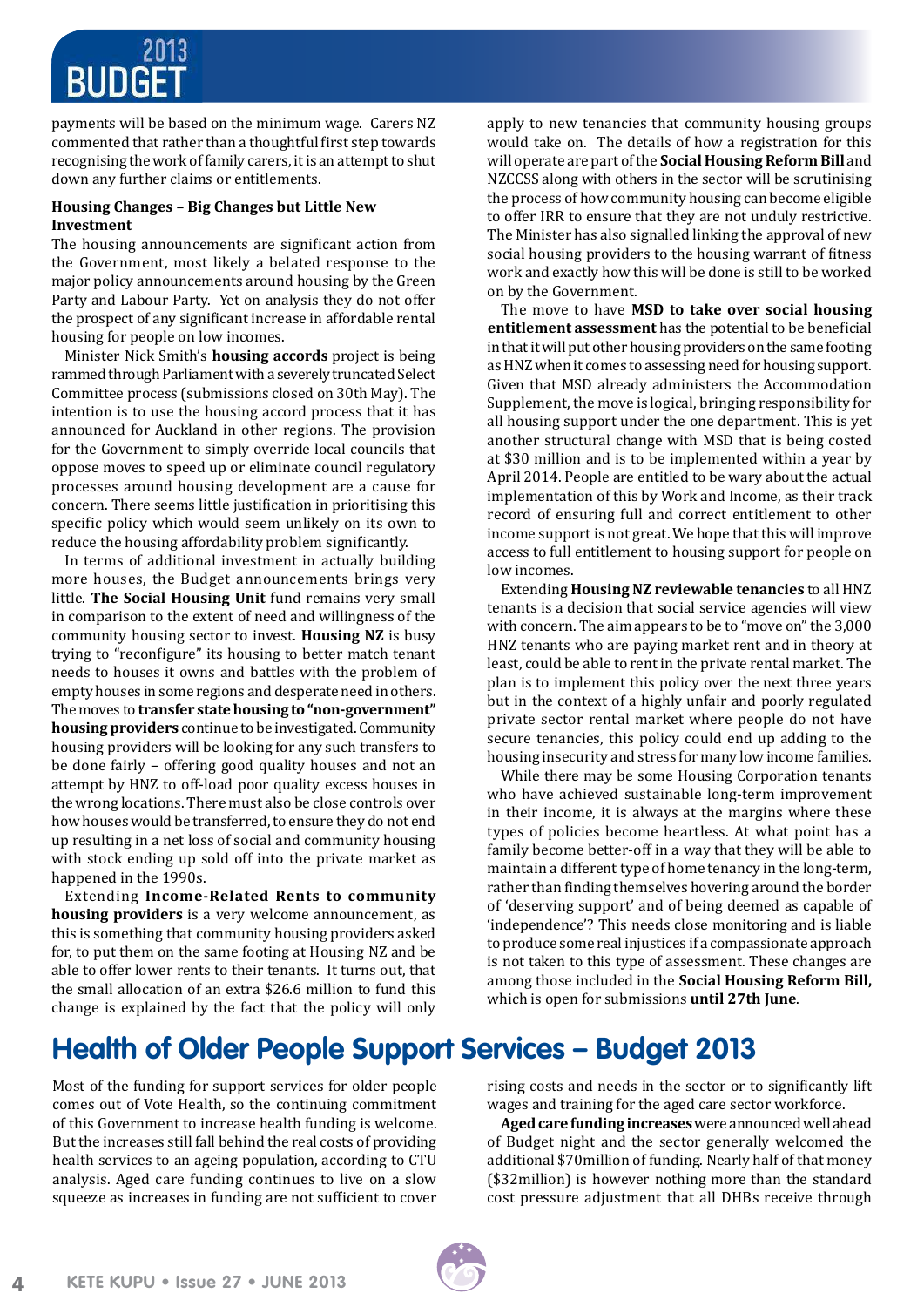

Vote Health. DHBs have already committed to pass on this amount of 0.89% or \$8 million a year into prices paid for **aged residential care.** 

Genuine new investment is the \$12 million **increase in dementia bed subsidies**. This is \$3million per year over four years and translates into a total increase in the government subsidy for dementia residential care of 2.47% (this includes the 0.89% cost pressure adjustments). This is intended to recognise and encourage investment in more residential dementia capacity to meet demand. So from I July 2013 the aged residential care subsidy rates (and therefore the resident maximum contribution) will be increased by 2.47% for dementia and 0.89% for rest home, hospital level care.

An additional \$1.5 million contribution to costs for **training aged care staff in the use of the InterRAI assessment tool** being rolled out to aged care facilities. This is an injection of funds to meet the "speed up" of implementation of InterRAI announced by Minister Goodhew earlier this year. This recognises the additional costs providers are facing in training up clinical staff in the use of InterRAI and will be used by DHBs to assist providers with these costs. The details of how this will be done have not yet been announced but it remains to be seen if this is sufficient to cover the considerable staff training costs involved.

As the NZ Aged Care Association has pointed out, these funding increases do not go far enough to keep up with rising costs in the sector or to close the funding gap between the costs of providing services and the subsidy price paid. For example, the sector specific "aged care price index" rose by 4.1% in 2012 compared to the Consumer Price Index at 1.0%.

Further funding to respond to **dementia** includes \$1.2million over three years for **dementia-relatedtraining for health care workers**. This funding is aimed across the health sector, so is not specific to home support or aged residential care. Possible ways the funding will be applied may be to increasing uptake of NZQA training units on dementia by sector workers, programmes such as Walking in Another's Shoes and parts of the Dementia Pathways work.

**Dementia awareness programmes** are also being funded with \$2million over three years to support dementia awareness programmes and assistance for clinical teams in early detection of dementia. The announcement is quite broadly framed so there are a number of ways this funding could end up being allocated. Current dementia awareness work by Alzheimers NZ would most likely be covered but clinical teams in other DHB areas outside of aged care could be funded through this allocation.

**Home support Services** cannot rely on any commitment from DHBs to pass on funding increases (unlike aged residential care). The additional funding of \$20million over 4 years is an increase of about 2% (assuming around \$250million a year is spent on home support for people aged over 65). It is intended to recognise the extra investment in sector standards and implementing InterRAI by the sector. The process by which this will be allocated is still being decided and how this funding is understood by DHBs and applied to meeting increases in volume of services provided, increased prices for services and pass-on of the other funding increase DHBs receive separately for cost pressures is still to be worked out. The wide variation in approach taken by different DHBs to paying for home support services means that it is hard to assess how it will actually translate into existing service contracts that home support providers may be involved in. As the NZ Home Health Association pointed out:

*"The experience of many of our members has been that increases in funding, even to meet general cost of living increases, is held back by some DHBs to service their debt or to meet increased service demand. In some areas older citizens have faced cuts in home support hours. These responses are, of course, short-sighted. It is critical that this funding injection goes where it is most needed, to support and train this valuable workforce."* 

# **Social Services Sector Qualifications Review – NZCCSS Report**

NZCCSS has been closely involved with the qualifications review process for the social services sector that is currently underway. Sector Industry Training Organisation (ITO) Careerforce is responsible for health, disabilities and social services qualifications from level 1 to 6 on the NZQA Framework. These range from very low level induction qualifications through to diplomas for highly skilled workers– but are below degree level. The review is intended to result in a streamlined package of qualifications in areas such as: Aged Care (residential and home and community), Disabilities, Health Care, Mental Health and Addictions, and Social Services. As a result of the review there will be less qualifications in these areas and what people will be able to " do, be and know" as a result of gaining a qualification will be clearer to potential students and to employers.

NZCCSS recently conducted a consultation process

focussed on the review and the report is online at the NZCCSS website (www.nzccss.org.nz under Publications).

The report showed that our members are looking for qualifications that link in with degree level social work training and that are attuned to the complexity of working with families and individuals in often very vulnerable situations. Whether qualifications below Level 4 are useful is one area where the views of those involved in the consultations were divided.

The qualifications emerging from this review will be very important in the ongoing development of people working in most social services settings. NZCCSS encourages you to get involved with the process.

**Find out more at the Careerforce website: www. careerforce.org.nz/.** 

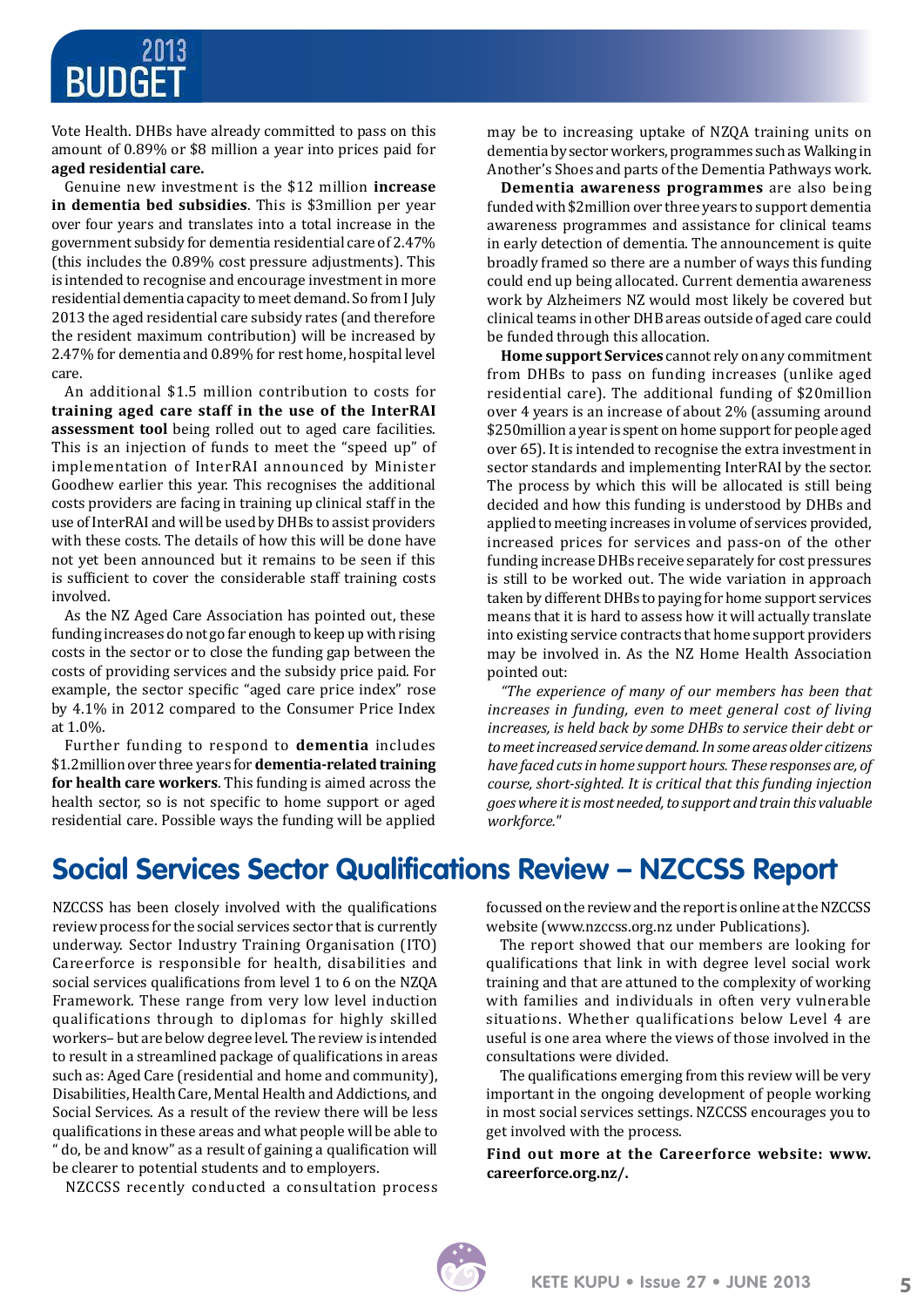## **Even retirees not safe from inequality**

## **By Max Rashbrooke www.maxrashbrooke.org.nz**

A couple of recent reports have shown that even New Zealand's pensioners – who do relatively well financially, compared to other age groups – are increasingly threatened by the spectre of inequality.

The first, "Housing Assets" by Kay Saville-Smith of the Centre for Research, Evaluation and Social Assessment, argues that many young people will not be able to afford to buy a house in their working lifetimes.

As a result, they will face "privation" in retirement as they have to pay market rentals on a state pension, which while adequate – it works out at around \$18,000 for a single person – is hardly generous.

Of course, this doesn't affect those better off workers – the top 10% – who will keep on being able to buy houses.

Another report, for the Commission for Financial Literacy, argues that inequality among pensioners is set to rise. One of its authors, David Preston, told a recent conference: "What you have is a peculiar situation where the two extremes of the retired population are both growing rapidly."

While people who had been in well paid employment would enter retirement with Kiwisaver nest eggs and their own homes, those who had not – especially beneficiaries – would be moving into retirement "in a poor financial state".

What all this points to is that even New Zealand's better achievements, such as the way we keep most pensioners out of poverty through a universal benefit, have relied on invisible support: notably, home ownership.

The fact that most people own their own homes is what has allowed them to have a decent standard of living in retirement. Now that easy access to home ownership has been taken away, that reliance has been exposed.

Once again, inequality in housing is shaping up as a critical factor in how we live in New Zealand – and the case for concerted house building is becoming ever stronger.

See both reports online at www.cflri.org.nz/ under 2013 Review of Retirement Income Policy

## **Moving Forward Together – what follows from sponsoring at NZCCSS Conference**



*Exhibitors and participants mingle at the 2012 NZCCSS conference.*

There were several first time exhibitors and sponsors at the NZCCSS 2012 Services for Older People Conference (www. nzccss.org.nz/site/page.php?page\_id=304). Among them was Craig Johnson from CSC Buying Group. He came along to this conference he tells us, because he is looking to work with organisations that share similar values to his business that runs as a charitable trust and want to do best for their people and clients.

As conference organisers, NZCCSS aims to provide a place where those who are offering services to our sector can meet with a group of people who are involved in making decisions about the kinds of products, services and technology they need to get their job done well.

The pre-dinner drinks and time with exhibitors was a real highlight for a number of our exhibitors, including Craig. He says that he really valued the chance to introduce himself and his organisation to conference attendees and participate fully in a fun-filled evening that included prize-draws for participants.

Planning is underway for the next NZCCSS conference, most likely to be held in early April 2014 and Craig is keen to be part of the mix again. He believes the bulk-buying schemes CSC offers are something that those involved in aged care, social services and other community services can benefit from.

**If you want to know more about NZCCSS Services for Older People Conference 2014, please contact Paul Barber paul.barber@nzccss.org.nz (04) 4732627.**

## **Selwyn House at Hansen Close - affordable housing in the community**

The Selwyn Foundation's newest initiative, Selwyn House at Hansen Close, marks an exciting addition to Selwyn's range of housing, care and support services for older adults and further highlights their focus on helping people to age well, by providing affordable housing for those of limited means.

As a charitable provider, the Foundation aims to provide practical help to the ageing person through the funding of community and locally-based facilities, as well as through its retirement village operations. The availability of land at our Hansen Close site in Birkenhead – originally gifted to the Foundation to be used as 'sheltered housing for the elderly' by the late Miss Jean Hansen, philanthropist and former resident of Selwyn Village – afforded the opportunity to



*Selwyn House, Hansen Close, Auckland*



**6**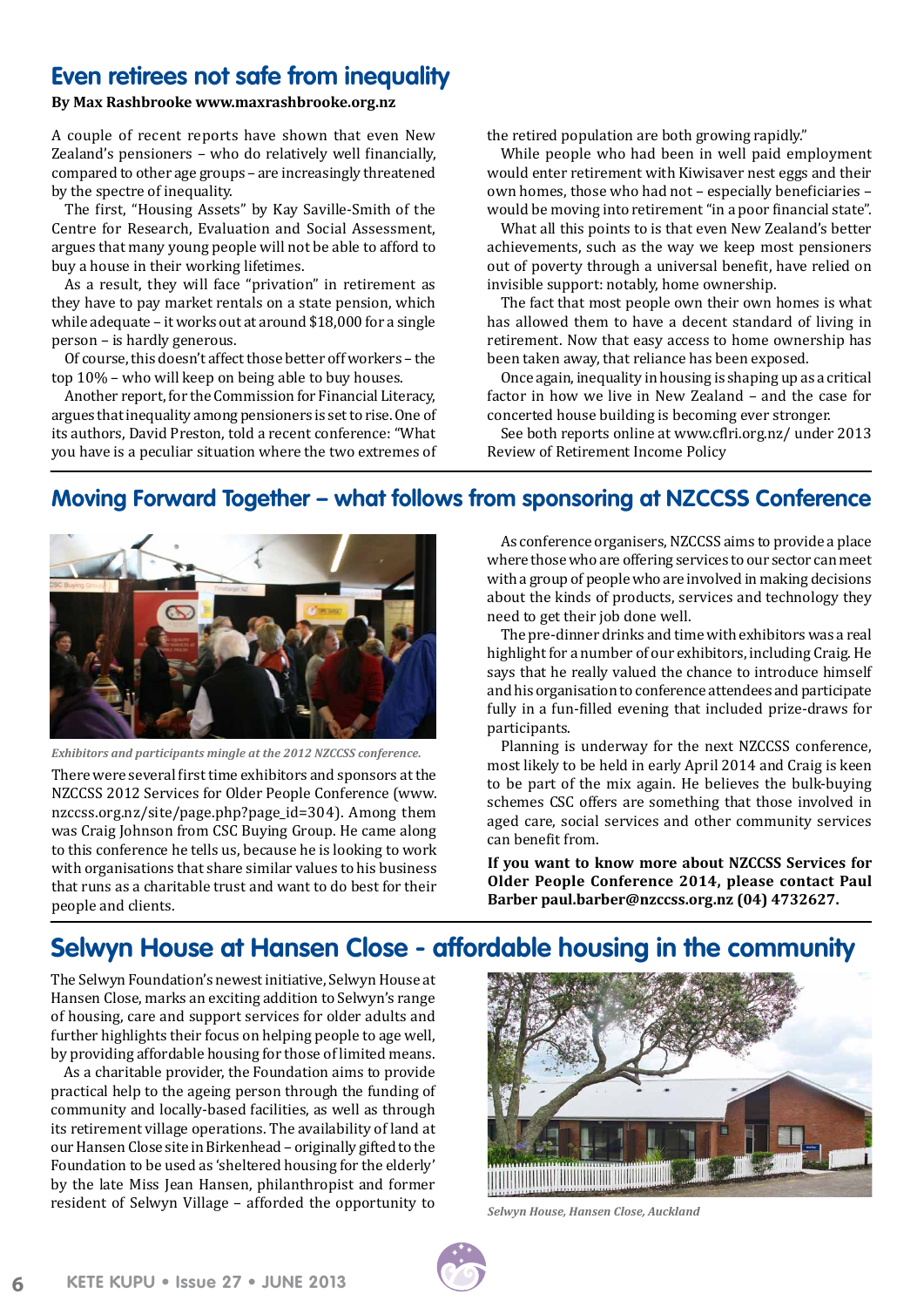develop an innovative community living facility as a practical application of our charitable outreach.

Opened on 8 March 2013, Selwyn House provides high quality rental accommodation in an enjoyable modern setting for eleven single people (both male and female) over the age of 70. The philosophy behind the concept – which is an adaptation of the popular Abbeyfield model – is to offer a comfortable home to retirees who are able to live independently, but whose current retirement living standard may not be sustainable from a financial, emotional or practical point-of-view. At Selwyn House, they will now be able to enjoy a wonderful new community of likeminded people living together in a supportive and congenial environment.

Comprising eleven individual ensuite rooms which are served by central lounge, kitchen, dining and laundry areas, the House is managed by a village support person who is available several hours each day to undertake general housekeeping duties and prepare a daily hot meal for residents. Maintenance services and other operational support are provided by the Village Manager and Independent Living team based at Selwyn Village. A weekly living rental, subsidised by the Foundation, covers a wide range of meals, services, utilities and other living costs, therefore offering residents financial certainty and helping them to better plan for their future.

A contribution towards the cost of construction of Selwyn House was provided by the Housing Innovation Fund (the Government funding scheme that has now been replaced by the Social Housing Fund) to assist the Foundation progress the development. Housing New Zealand supported the project, because of Auckland's strong need for appropriate housing for older members of its population and the Foundation's recognised expertise in this area. Charitable funding for elements of the internal fit-out was also received from the Estate of M Parkes and the C R Stead Trust.

The 85-plus age group in New Zealand is set to rise by over 30% in the next ten years, and the country is also facing an increasingly difficult housing situation. It is hoped that the new Selwyn House community housing model will prove cost-effective for the growing, ageing population and, particularly, for those of modest income. If successful, they aim to extend the scheme to other localities, thereby delivering high quality, affordable housing to help ever greater numbers of people in need in the future.

# **Legislation and Submissions**

#### **Social Housing Reform (Housing Restructuring and Tenancy Matters Amendment) Bill.**

This Bill is to implement the reforms to tenancies and social housing announced in the Budget (see article p.3) Closing date for submissions is Thursday, 27 June 2013.

## **Enduring Powers of Attorney – Public Consultation**

The Office for Senior Citizens wants to hear your views on how effective amendments made in 2008 to the legislation covering Enduring Powers of Attorney (EPA) have been. The amendments provide greater protections for persons setting up an enduring power of attorney and came into force in September 2008. Online and written consultation begins on 1 March and finishes at the end of June 2013. You can provide feedback on the effectiveness of the 2007 amendments through the online questionnaire or the written questionnaire. There are two questionnaires, a long version and a short version. The shorter questionnaire is for anyone who wants to express their views on the amendments. The longer version is designed more for those who work with and are familiar with the enduring powers of attorney legislation. Find out more at the website or ph 0800 273 674

http://www.msd.govt.nz/about-msd-and-our-work/ whats-happening/2013/enduring-powers-of-attorneyreview.html

**Comment is due by 30th June 2013**

## **Constitutional Issues - Peace Movement Aotearoa**



Everything you ever wanted to know about our constitution and the review processes that are happening is on the PMA website http://www.converge.org. nz/pma/cons10.htm

## **2013 Events, Training and Conferences**

#### **The Third Sector: NZ's NFP Summit** 18-19 June, Amora Hotel, Wellington

www.conferenz.co.nz/nfp

**Increasing Inequality: Causes, Consequences and Responses** 18 July, Victoria University, Wellington (see article p.8)

#### **Public Health Association Conference 2013**

"Partnership or Collaboration: is there a difference?" 17-19 September, Devon Hotel, New Plymouth http://www.pha.org.nz/phaconference.html

**Just Action 2013, 'Rebuilding Justice Together'** 18-19 September 2013, Vodafone Events Centre, Manukau www.salvationarmy.org.nz/